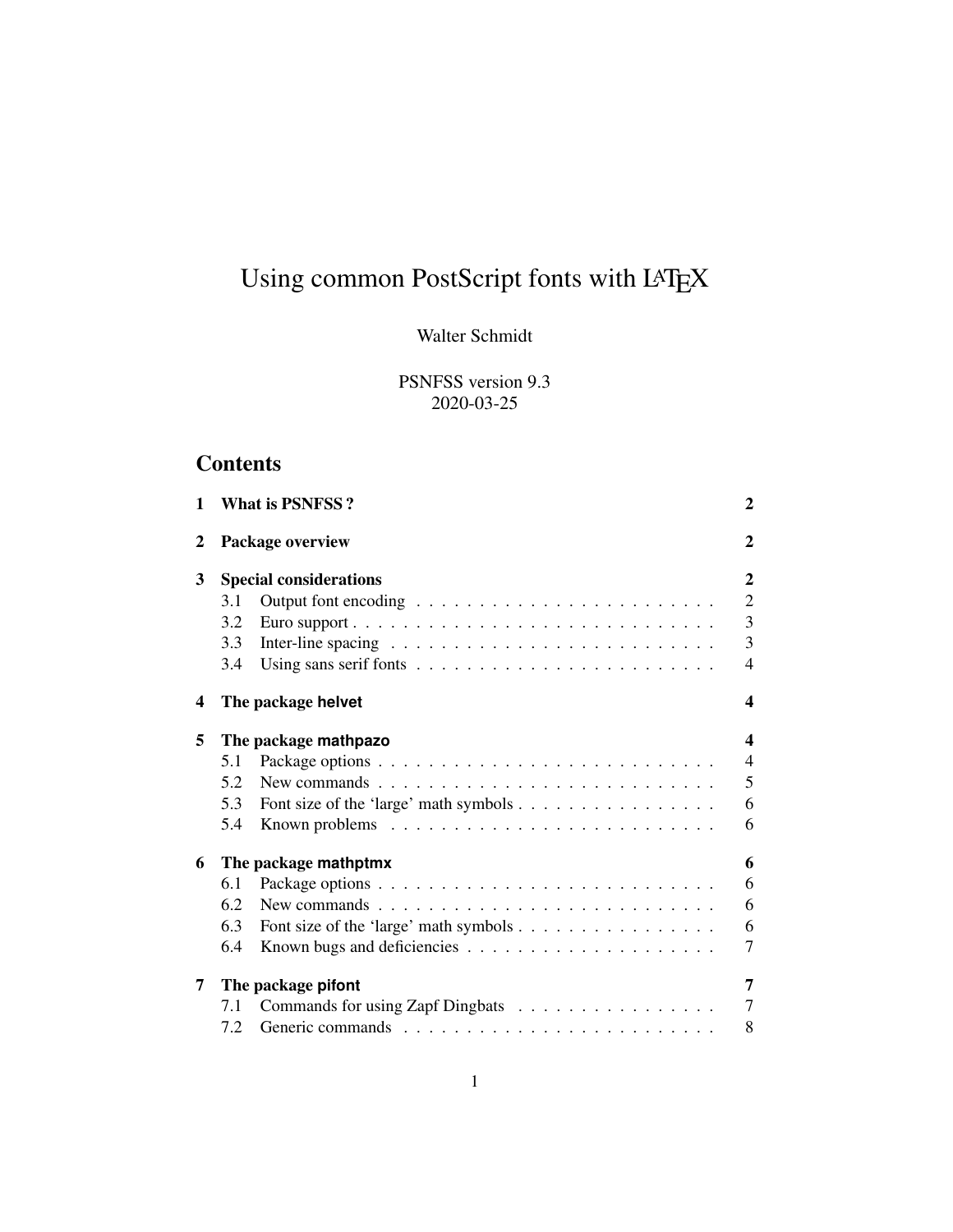|   | 8 NFSS classification                                                                      | 10 |
|---|--------------------------------------------------------------------------------------------|----|
| 9 | <b>Obsolete packages</b>                                                                   | 10 |
|   | 9.1 The packages times and palatino $\ldots \ldots \ldots \ldots \ldots \ldots \ldots$ 10  |    |
|   |                                                                                            |    |
|   |                                                                                            |    |
|   | 9.4 The package utopia $\ldots \ldots \ldots \ldots \ldots \ldots \ldots \ldots \ldots$ 12 |    |
|   | 10 Typeface samples                                                                        | 13 |

### <span id="page-1-0"></span>1 What is PSNFSS ?

The PSNFSS collection includes a set of files that provide a complete working setup of the LAT<sub>E</sub>X font selection scheme (NFSS2) for use with common PostScript fonts. It covers the so-called 'Base 35' fonts (which are built into any Level 2 PostScript printing device and the Ghostscript interpreter) and a number of free fonts.

# <span id="page-1-1"></span>2 Package overview

The easiest way to make use of the above-mentioned typefaces is to completely replace one or more of the font families used by LAT<sub>E</sub>X as 'roman', 'sans serif' and 'typewriter' family and for math. This is accomplished by the packages listed in table [1.](#page-2-2) Its first row lists the default (Computer Modern) font families. An empty column indicates that a package does not change the particular font family. Some of these packages need more detailed explanation and are described in the below sections [4,](#page-3-1) [5](#page-3-2) and [6.](#page-5-2)

The PSNFSS distribution includes also a package pifont, which serves for accessing symbol fonts (aka 'Pi fonts'), such as Symbol and Zapf Dingbats, see section [7.](#page-6-1)

# <span id="page-1-2"></span>3 Special considerations

#### <span id="page-1-3"></span>3.1 Output font encoding

None of the packages listed in table [1](#page-2-2) changes the output font encoding from its default setting OT1. It is, however, highly recommended to use the fonts with the extended T1 and TS1 (text symbols) encodings by means of the commands: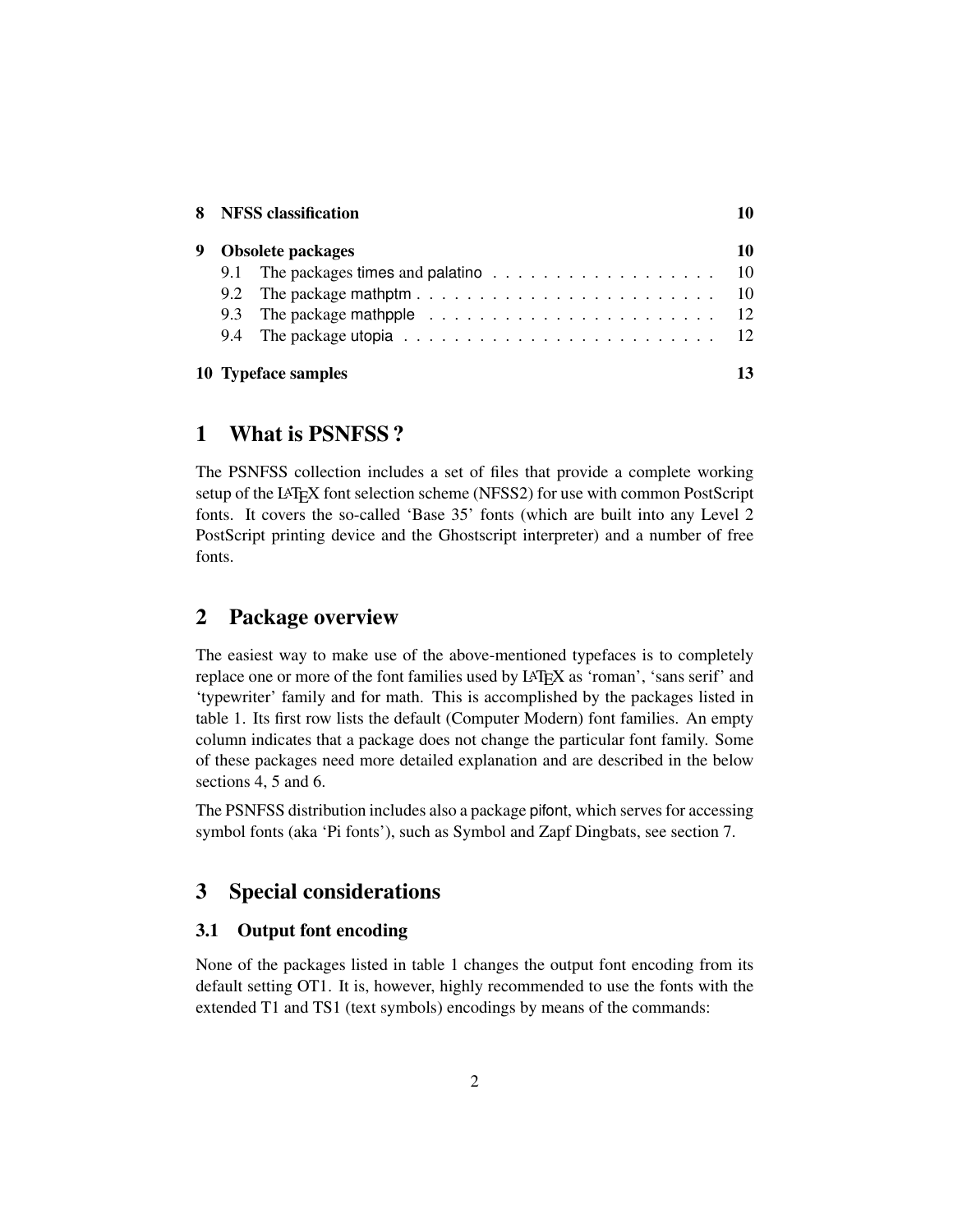| package  | roman                     | sans serif           | typewriter    | formulas           |
|----------|---------------------------|----------------------|---------------|--------------------|
| (none)   | CM Roman                  | <b>CM</b> Sans Serif | CM Typewriter | $\approx$ CM Roman |
| mathpazo | Palatino                  |                      |               | $\approx$ Palatino |
| mathptmx | Times                     |                      |               | $\approx$ Times    |
| helvet   |                           | Helvetica            |               |                    |
| avant    |                           | Avant Garde          |               |                    |
| courier  |                           |                      | Courier       |                    |
| chancery | Zapf<br>Chancery          |                      |               |                    |
| bookman  | <b>Bookman</b>            | <b>Avant Garde</b>   | Courier       |                    |
| newcent  | New Century<br>Schoolbook | Avant Garde          | Courier       |                    |
| charter  | Charter                   |                      |               |                    |

<span id="page-2-2"></span>Table 1: Packages for using common PostScript fonts

```
\usepackage[T1]{fontenc}
\usepackage{textcomp}
```
When using PostScript fonts that come from 'outside the TEX world', there is no reason at all to stay with the obsolete OT1 encoding, which would not provide access to all available glyphs. However, since these fonts were not particularly designed for use with T<sub>E</sub>X, they do *not* include all of the text companion (TS1) symbols.

#### <span id="page-2-0"></span>3.2 Euro support

From PSNFSS version 9.1 on, all supported text font families, with the exception of put (Utopia), provide a built-in Euro symbol \texteuro. Using this command requires the textcomp package; see above.

#### <span id="page-2-1"></span>3.3 Inter-line spacing

With certain font families, the leading of the standard LATEX document classes may be too small. This results from the larger x-height of these typefaces, as compared with Computer Modern. Since it is a question of document design and line width, the packages of the PSNFSS bundle do *not* take care of this. Issuing the command

```
\langlelinespread \langle (factor)}
```
in the preamble will globally enlarge the leading by the given factor. Typical values for  $\langle factor \rangle$  are in the range of  $1.04...1.1$ .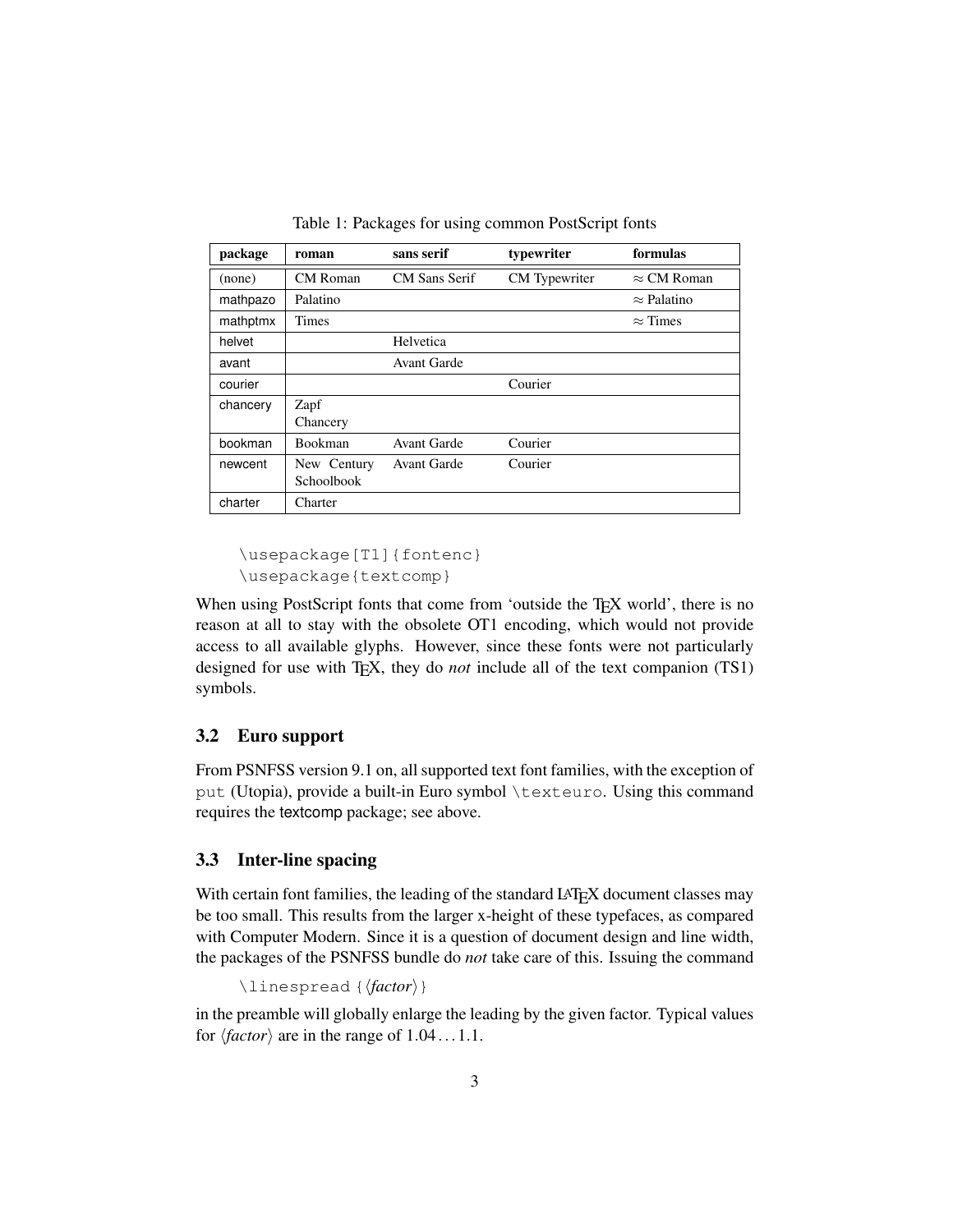#### <span id="page-3-0"></span>3.4 Using sans serif fonts

The packages helvet and avant do not change the default text font family from 'roman'. If required, the additional command

\renewcommand{\familydefault}{\sfdefault}

makes LATEX use the sans serif font family (Helvetica or Avant Garde) as the default one in text mode. Notice, however, that this does not change the fonts used in the formulas!

### <span id="page-3-1"></span>4 The package **helvet**

Helvetica is actually somewhat larger than other typefaces of the same nominal size. As a result, mixing, e.g., Times and Helvetica within running text may look bad.

[scaled= $\langle scale \rangle$ ] [scaled]

> This can be fixed by loading the package with the option  $[s \text{ cal} \in \langle scale \rangle]$ , for instance: \usepackage[scaled=.92]{helvet}. As a result, the font family phv (Helvetica) will be scaled down to 92% of its 'natural' size, which is suitable for use with Adobe Times. Specifying [scaled] alone is equivalent to [scaled=0.95].

### <span id="page-3-2"></span>5 The package **mathpazo**

Loading this package changes the default roman font family to Adobe Palatino, and the virtual 'mathpazo' fonts will be used for math. These virtual fonts are made up basically from Palatino Italic, with the missing math symbols coming from the CM and Pazo math fonts.

#### <span id="page-3-3"></span>5.1 Package options

[sc] [osf]

> By default, the package mathpazo uses the typeface family  $ppl$  as the roman text font family. The option [sc] selects Palatino with real smallcaps (family  $pplx$ )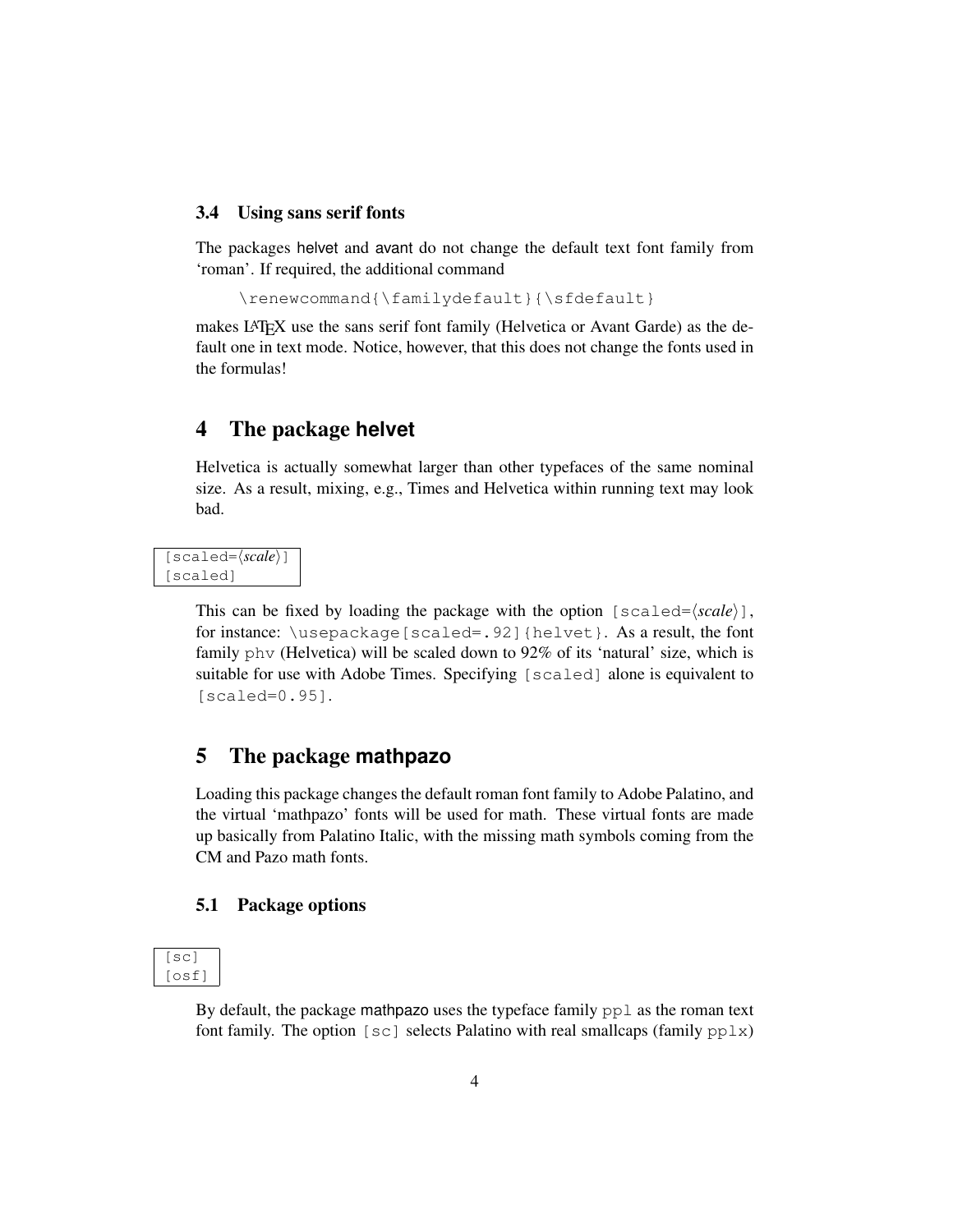insread. Correspondingly, the option [osf] selects Palatino with smallcaps and default oldstyle figures (family pplj). Of course, oldstyle figures will be used only in text mode, as opposed to formulas. Using either option is strongly rec- New feature 2004-09-15 v9.2 ommended: Beside the real smallcaps, the font families  $pplx$  and  $ppl\dot{\uparrow}$  show further improvements over  $pp1$ : Increased word space, enhanced kerning tables, additional 'dotlessj' glyph.

[slantedGreek]

When the package is loaded with the [slantedGreek] option, uppercase Greek letters in math will be italic by default.

[noBBpl]

This option disables the use of the Pazo fonts as a partial  $\mathbb L$  and  $\mathbb L$  alphabet – see below. The option should be specified, if you want to use a different 'blackboard bold' font.

#### <span id="page-4-0"></span>5.2 New commands

\upGamma, \upDelta ... \upOmega

Regardless of the slantedGreek option, these commands always yield upright New feature 2004-09-15 uppercase Greek letters. Upright *lowercase* Greek is, however, not available.

v9.2

\mathbold \mathbb

> \mathbold is a math alphabet for typesetting variables (incl. Greek) in a *bold italic* style. Do not mix this up with \mathbf, which selects a **bold upright** text font for use in math!

> \mathbb is a 'blackboard bold' alphabet, whose characters are taken from the Pazo fonts. All upper case letters and the numeral '1' are available. If you want to use a different, external, doublestroke alphabet, load the package mathpazo with the package option [noBBppl], see above.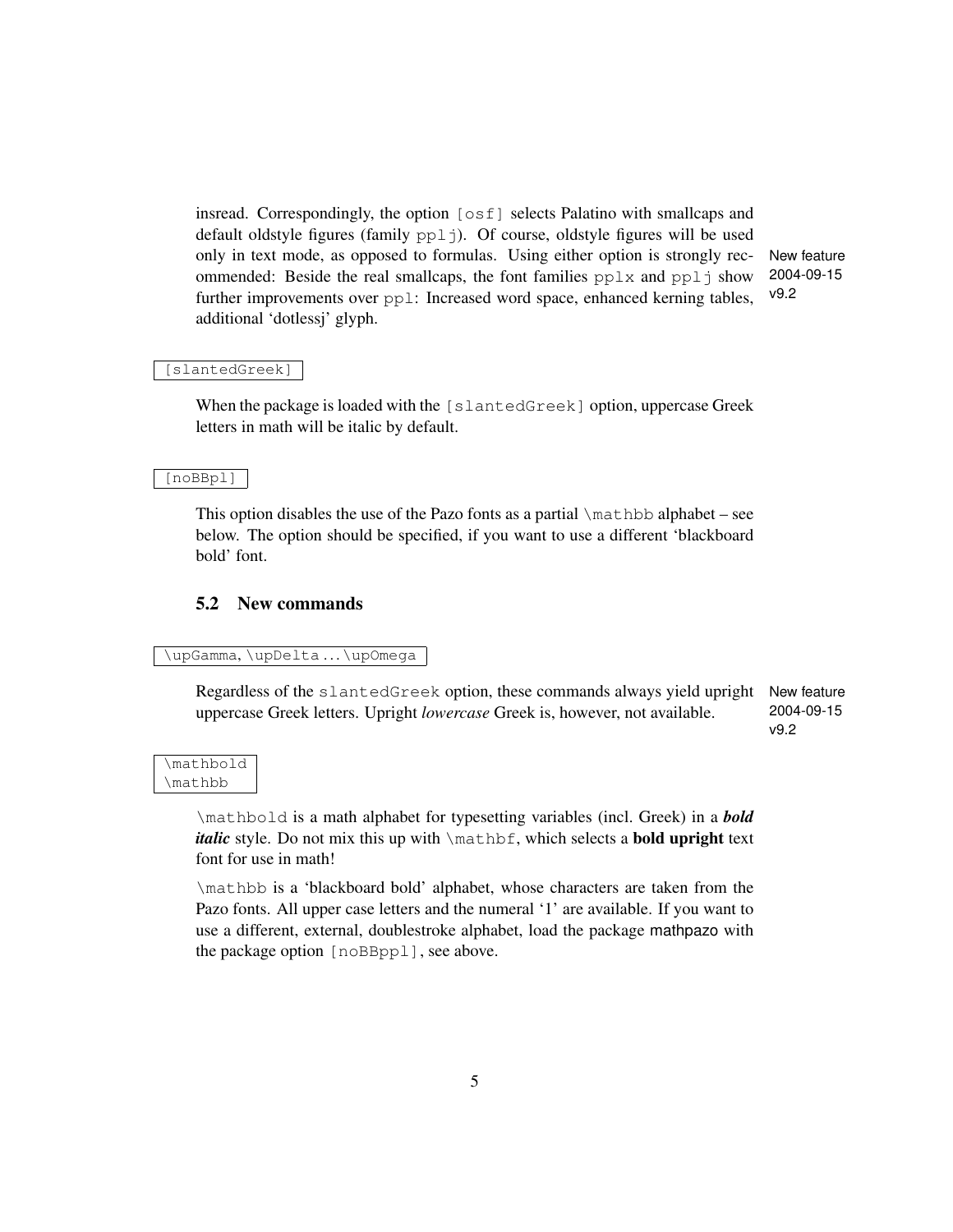#### <span id="page-5-0"></span>5.3 Font size of the 'large' math symbols

With mathpazo, the 'large' math symbols are automatically scaled to fit the base font size. In contrast to standard LAT<sub>EX</sub> you need not load the package exscale for this purpose!

#### <span id="page-5-1"></span>5.4 Known problems

In contrast to the standard CM fonts, the virtual mathpazo fonts do not provide any Greek letters in the math alphabet \mathrm. Applying this math alphabet command to Greek letters will result in garbage output.

### <span id="page-5-2"></span>6 The package **mathptmx**

Loading this package changes the default roman font family to Times, and the virtual 'mathptmx' fonts will be used for math. These virtual fonts are made up basically from Times Italic, with the missing math symbols coming from CM, RSFS (for \mathcal) and Adobe Symbol.

### <span id="page-5-3"></span>6.1 Package options

#### [slantedGreek]

When the package is loaded with this option, uppercase Greek letters in math will be italic by default.

#### <span id="page-5-4"></span>6.2 New commands

\upGamma, \upDelta ... \upOmega

Regardless of the slantedGreek option, these commands always yield upright New feature uppercase Greek letters. Upright *lowercase* Greek is, however, not available.

2004-09-15 v9.2

#### <span id="page-5-5"></span>6.3 Font size of the 'large' math symbols

With mathptmx, the 'large' math symbols are automatically scaled to fit the base font size. In contrast to standard LAT<sub>E</sub>X you need not load the package exscale for this purpose!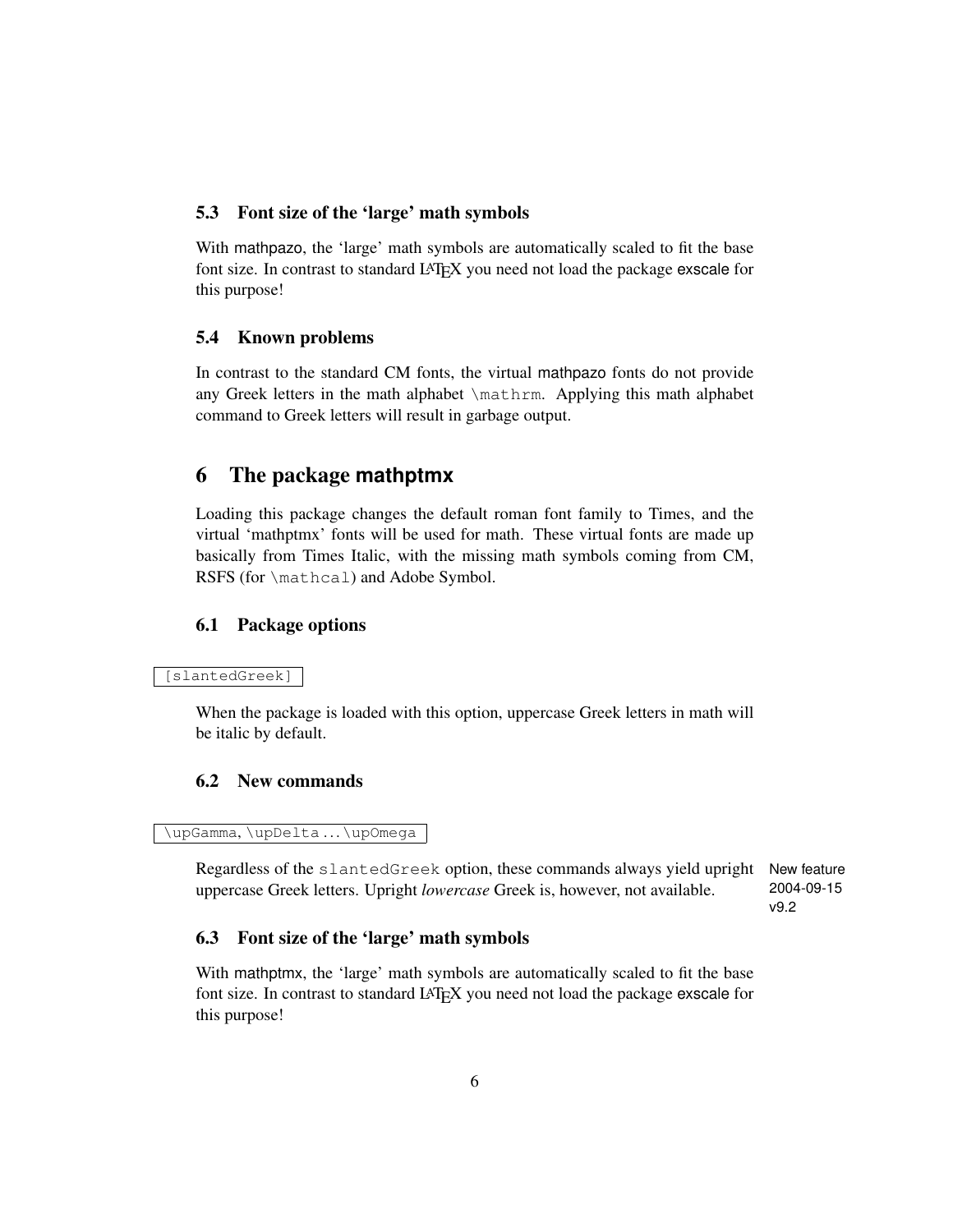#### <span id="page-6-0"></span>6.4 Known bugs and deficiencies

- There are no bold math fonts, and \boldmath has no effect. Use of the package bm in conjunction with mathptmx is not recommended.
- The symbols \jmath, \coprod and \amalg are not available.

# <span id="page-6-1"></span>7 The package **pifont**

Using symbol fonts is supported by means of the pifont package, providing com-mands for using the Zapf Dingbats font, as well as an interface to other families.<sup>[1](#page-6-3)</sup>

### <span id="page-6-2"></span>7.1 Commands for using Zapf Dingbats

#### \ding {*\number*}}

A given character can be chosen via the  $\dim$  command. Its parameter is an integer that specifies the character to be typeset. For example,  $\dim(38)$  gives ✆; see table [2 on page 9.](#page-8-0)

```
\begin{dinglist} {{number}}
\begin{dingautolist} {{number}}
```
The dinglist environment is a special itemized list. The argument specifies the number of the character to be used as the beginning of each item. For example,

```
\begin{dinglist}{43}
 \item The first item in the list
  \item The second item in the list
  \item The third item in the list
\end{dinglist}
```
prints

- ☞ The first item in the list
- ☞ The second item in the list
- ☞ The third item in the list

There also exists an environment dingautolist, which allows you to build an enumerated list with a set of Zapf Dingbats characters. In this case, the argument

<span id="page-6-3"></span><sup>&</sup>lt;sup>1</sup>This section was adopted, with minor changes, from [\[1\]](#page-13-0), 1st ed.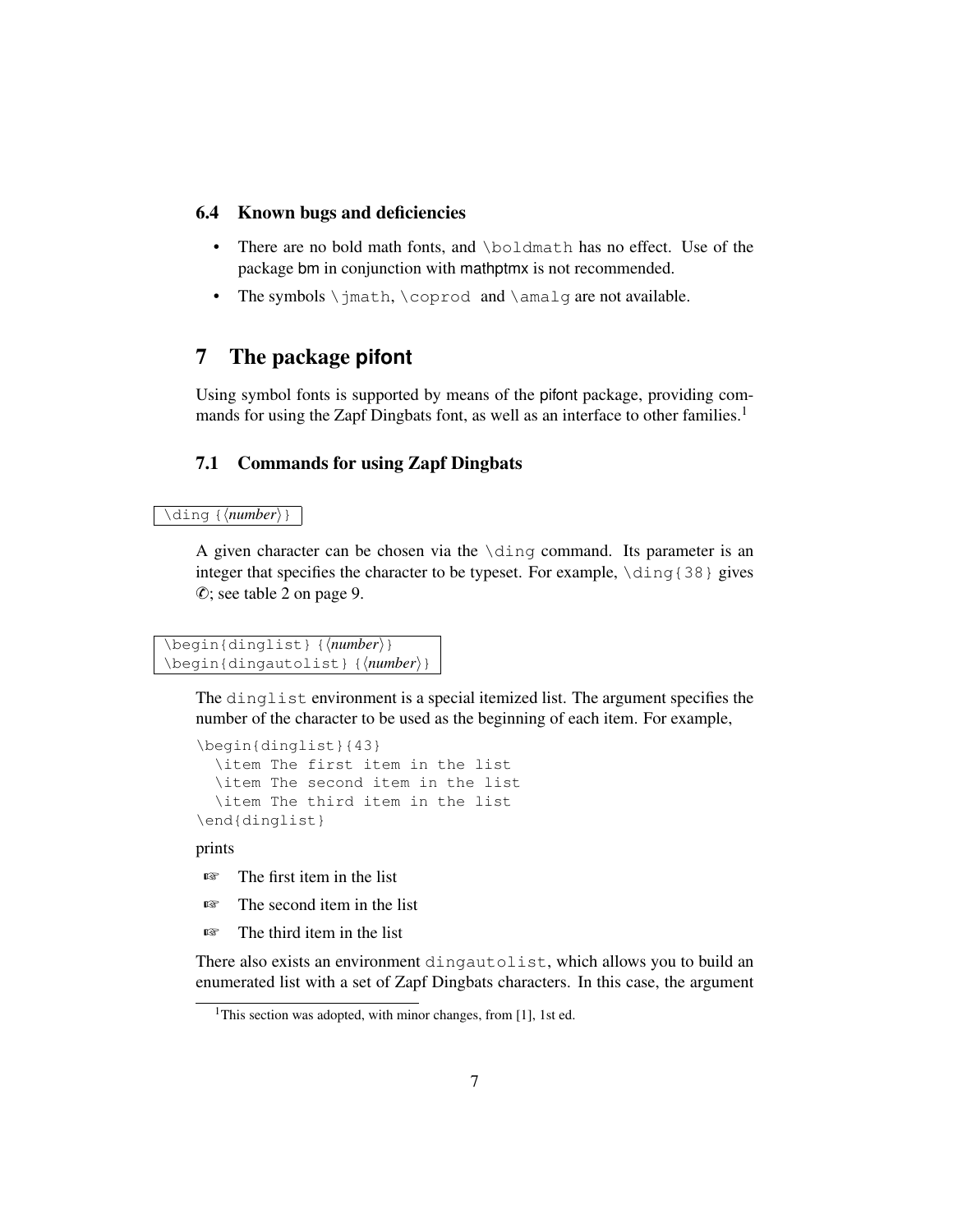specifies the number of the first character in the list. Subsequent items will be numbered with the character following the previous one. E.g.,

```
\begin{dingautolist}{192}
  \item The first item
 \item The second item
 \item The third item
\end{dingautolist}
```
prints

- ➀ The first item
- ➁ The second item
- ➂ The third item

\dingfill {\*number*}} \dingline {\*number*}}

> \dingfill acts like the other filling commands in TEX, but fills the space with a chosen symbol ➠ ➠ ➠ ➠ ➠ ➠ ➠ ➠ ➠ ➠ ➠ ➠ ➠ ➠ ➠ ➠ like that.

> \dingline generates a freestanding line filled with the given symbol, with a little space on the left and right:

> > ✂ ✂ ✂ ✂ ✂ ✂ ✂ ✂ ✂ ✂ ✂ ✂ ✂ ✂ ✂ ✂ ✂ ✂ ✂

#### <span id="page-7-0"></span>7.2 Generic commands

The pifont package has a general mechanism for coping with Pi fonts. It provides the following generic commands with, in each case, the first argument  $\langle family \rangle$ specifying the name of the Pi font family in question (such as  $psy$  for the Symbol font, and pzd for the Zapf Dingbats font, see table [3 on page 11\)](#page-10-0). If indicated, a second argument  $\langle number \rangle$  specifies the decimal position of a symbol in that font.

\Pifont {  $\langle family \rangle$  }

This switches to the font family  $\langle \text{family} \rangle$  and the encoding U.

\Pisymbol {*\family*}} {*\number*}}

This command typesets the specified symbol (compare this with the \ding command).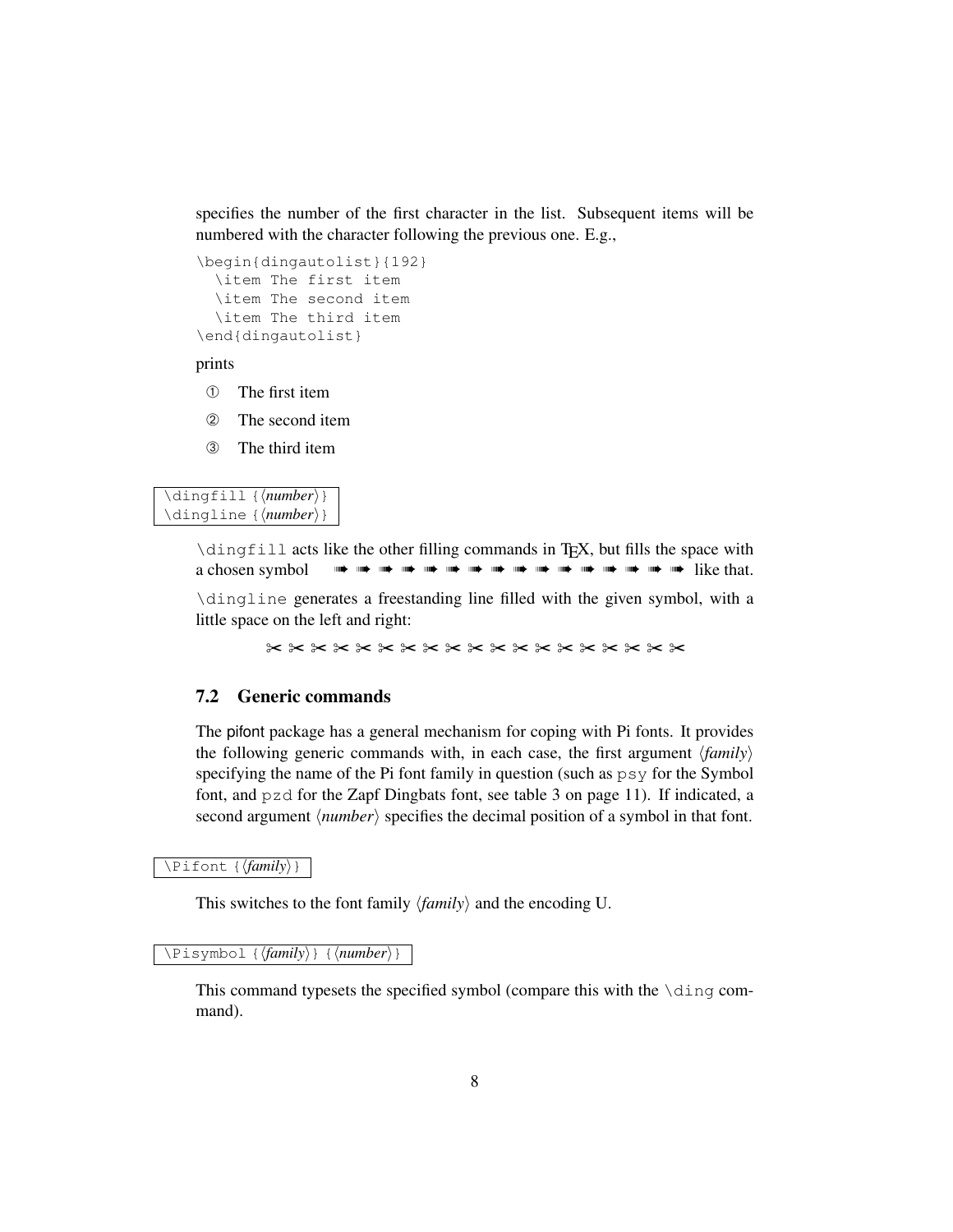| 32  |               | 33  | $\rightarrow$           | 34  | $\approx$             | 35  | $\rightarrow$ | 36  | ℁             | 37  | $\mathbf{z}$   | 38  | $\circledast$     | 39  | $\circledcirc$ |
|-----|---------------|-----|-------------------------|-----|-----------------------|-----|---------------|-----|---------------|-----|----------------|-----|-------------------|-----|----------------|
| 40  | ⊁             | 41  | ⊠                       | 42  | ▰                     | 43  | 曙             | 44  | ₩             | 45  | Æъ             | 46  | $\mathscr{D}$     | 47  | $\oplus$       |
| 48  | T             | 49  | $\infty$                | 50  | $\bullet$             | 51  | ✓             | 52  | V             | 53  | ×              | 54  | ×                 | 55  | X              |
| 56  | x             | 57  | ♣                       | 58  | ٠                     | 59  | ÷             | 60  | ۰             | 61  | $\ddagger$     | 62  | Ŷ                 | 63  | ↟              |
| 64  | Ŧ             | 65  | ✿                       | 66  | ÷                     | 67  | ÷             | 68  | ♣             | 69  | $\pm$          | 70  | ✦                 | 71  | ✧              |
| 72  | ★             | 73  | ☆                       | 74  | O                     | 75  | ★             | 76  | ☆             | 77  | ★              | 78  | 肏                 | 79  | ★              |
| 80  | ☆             | 81  | $\ast$                  | 82  | *                     | 83  | $\ast$        | 84  | $\ast$        | 85  | ₩              | 86  | ∗                 | 87  | ☀              |
| 88  | ₩             | 89  | ☀                       | 90  | ☀                     | 91  | ×             | 92  | ∗             | 93  | ∗              | 94  | ₩                 | 95  | ✿              |
| 96  | ❀             | 97  | ٠                       | 98  | O                     | 99  | ☀             | 100 | *             | 101 | ₩              | 102 | ₩                 | 103 | 米              |
| 104 | ⋇             | 105 | *                       | 106 | ∗                     | 107 | ⋇             | 108 | D             | 109 | ◯              | 110 | ■                 | 111 | ❏              |
| 112 | ⊓             | 113 | $\Box$                  | 114 | Π                     | 115 | ▲             | 116 | ▼             | 117 | ٠              | 118 | ❖                 | 119 | D              |
| 120 | I             | 121 | п                       | 122 | п                     | 123 | 6             | 124 | و             | 125 | 66             | 126 | 99                |     |                |
|     |               | 161 | $\overline{\mathbf{g}}$ | 162 | 2                     | 163 | Y             | 164 | ❤             | 165 | ❥              | 166 | Ť                 | 167 | èe.            |
| 168 | ٠             | 169 | ٠                       | 170 | ♥                     | 171 | ♠             | 172 | $\mathbf{D}$  | 173 | $^{\circledR}$ | 174 | $\circled{3}$     | 175 | $^{\circledR}$ |
| 176 | $\circledS$   | 177 | $\circledR$             | 178 | ℗                     | 179 | $\circledR$   | 180 | $\circledS$   | 181 | $^{\circledR}$ | 182 | ❶                 | 183 | ❷              |
| 184 | ❸             | 185 | ❹                       | 186 | ❺                     | 187 | ❻             | 188 | ❼             | 189 | ❸              | 190 | ◉                 | 191 | ❶              |
| 192 | (T)           | 193 | (2)                     | 194 | (3)                   | 195 | $\circled{4}$ | 196 | (5)           | 197 | $6$            | 198 | $\circled7$       | 199 | $^{\circledR}$ |
| 200 | (9)           | 201 | (10)                    | 202 | 0                     | 203 | 0             | 204 | ❸             | 205 | ❹              | 206 | ❺                 | 207 | ❻              |
| 208 | ❼             | 209 | ❸                       | 210 | ଭ                     | 211 | ◍             | 212 | →             | 213 | $\rightarrow$  | 214 | $\leftrightarrow$ | 215 | ↧              |
| 216 | ↘             | 217 | →                       | 218 | ↗                     | 219 | →             | 220 | →             | 221 | $\rightarrow$  | 222 | $\rightarrow$     | 223 | ⊪⇒             |
| 224 | ⊪⊯            | 225 | $\Rightarrow$           | 226 | $\blacktriangleright$ | 227 | ➤             | 228 | ➤             | 229 | ➡              | 230 | $\rightarrow$     | 231 |                |
| 232 | ➡             | 233 | $\Rightarrow$           | 234 | ⇨                     | 235 | ⇔             | 236 | $\Rightarrow$ | 237 | ⇨              | 238 | ⇨                 | 239 | $\Rightarrow$  |
|     |               | 241 | $\Rightarrow$           | 242 | ⊃                     | 243 | $\rightarrow$ | 244 | ₹             | 245 | ∍              | 246 | 4                 | 247 | ◆              |
| 248 | $\rightarrow$ | 249 | ✔                       | 250 | ↔                     | 251 | $\bullet\ast$ | 252 | $\rightarrow$ | 253 | ₩              | 254 | $\Rightarrow$     |     |                |

<span id="page-8-0"></span>Table 2: The characters in the PostScript font Zapf Dingbats

```
\begin{Pilist} {\family}} {\number}}
\begin{Piautolist} {\family} } {\number}}
```
In the Pilist environment the specified symbol is used in front of each item in an itemized list (compare with the dinglist environment).

Piautolist is an environment where a series of symbols starting with the one at the decimal position  $\langle number \rangle$  in font family  $\langle family \rangle$  is used to number the items in an enumerated list (compare with the dingautolist environment).

|  | $\left\{ \{ \{family \} \} \} \{ \langle number \rangle \} \right\}$     |
|--|--------------------------------------------------------------------------|
|  | $\left\{ \frac{\langle family \rangle}{\langle number \rangle} \right\}$ |

\Pifill acts like the other filling commands in TEX, but fills the space with a chosen symbol (compare with \dingfill).

\Piline typesets a line consisting of several copies of the specified symbol, with some space at the left and right (compare with \dingline).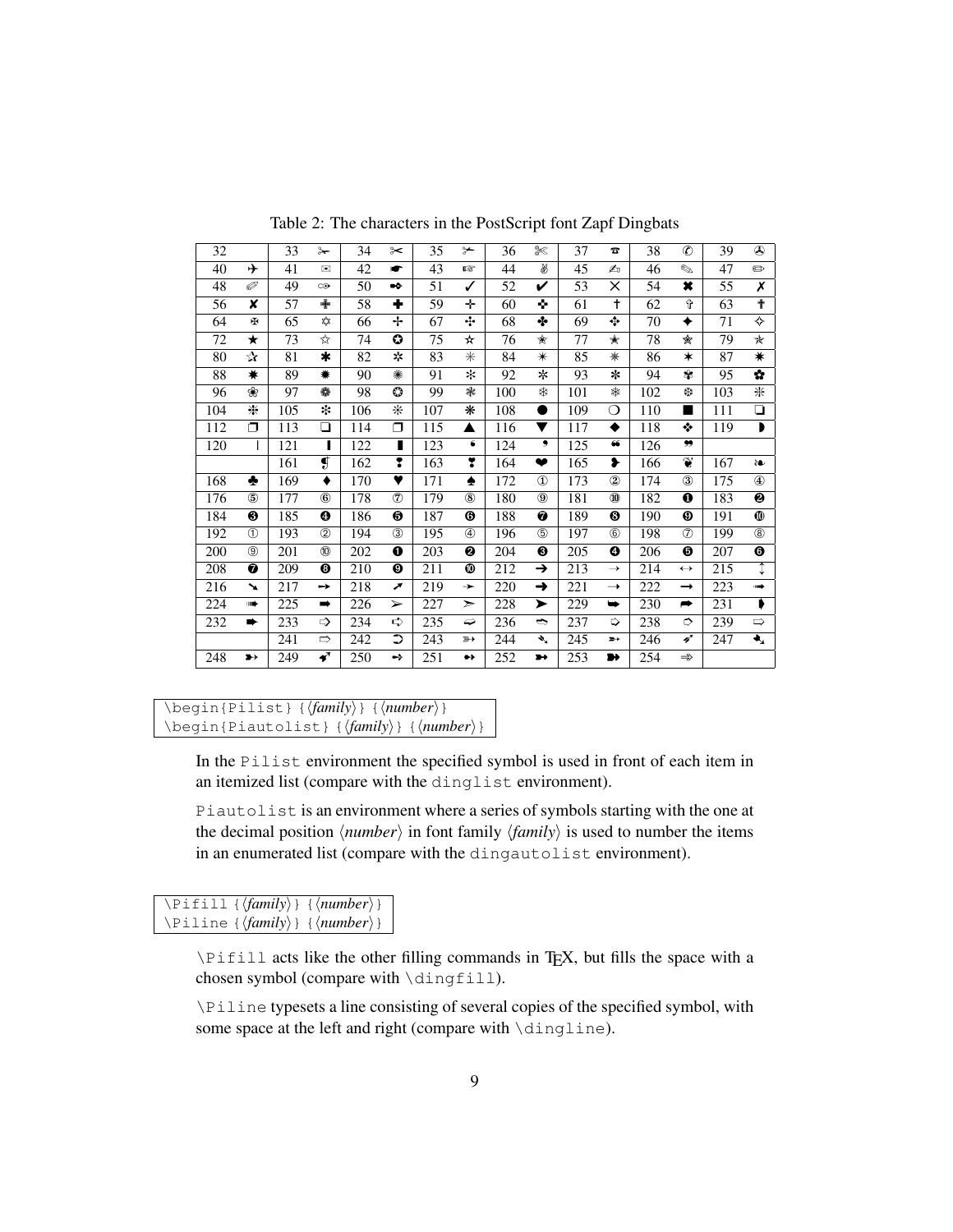# <span id="page-9-0"></span>8 NFSS classification

Table [3 on the following page](#page-10-0) lists all text and symbol font shapes supported by the basic PSNFSS distribution, and the related PostScript fonts. With the exception New of Charter and Utopia, these fonts are commercial products. Therefore, most TEX systems include free substitutes instead.

description 2004-09-15 v9.2

Available encodings are OT1, T1 and TS1, except for Symbol and Zapf Dingbats, which are implemented with encoding U. See [\[2\]](#page-13-1) for how to access a given font shape directly.

Only the font families  $pplx$  and  $ppl\dot{\theta}$  provide true small capitals (and only in the regular series). With the other families the shape 'sc' refers to so-called 'faked' small capitals, whose typographical quality is – at least – questionable.

The math font families loaded by the mathptm, mathptmx, mathpazo and mathpple packages are not listed here. See the documented source file  $psfont s. dtx$  for information on this topic.

### <span id="page-9-1"></span>9 Obsolete packages

The macro packages listed in table [4 on page 12](#page-11-2) should be considered as obsolete. They are provided for compatibility with existing documents only.

#### <span id="page-9-2"></span>9.1 The packages **times** and **palatino**

These packages do not load suitable math fonts, and they do not scale the Helvetica fonts appropriately to match Times and Palatino – see section [4.](#page-3-1) Use mathptmx or mathpazo in conjunction with helvet and courier instead!

In case you need to load Times or Palatino *without* the related math fonts of the PSNFSS bundle, you can still use the basic NFSS commands. For instance,

```
\renewcommand{\rmdefault}{ptm}
```
changes only the default roman font family to ptm, i.e. Times.

#### <span id="page-9-3"></span>9.2 The package **mathptm**

The package mathptm is a predecessor to mathptmx. In contrast to the latter and to LATEX's standard behavior, lowercase Greek in math is typeset upright. Zapf Chancery is used as the calligraphic math alphabet, which causes some problems with proper spacing. mathptm needs the font  $\text{cm} \infty 9$ , which may not be available in Type 1 format.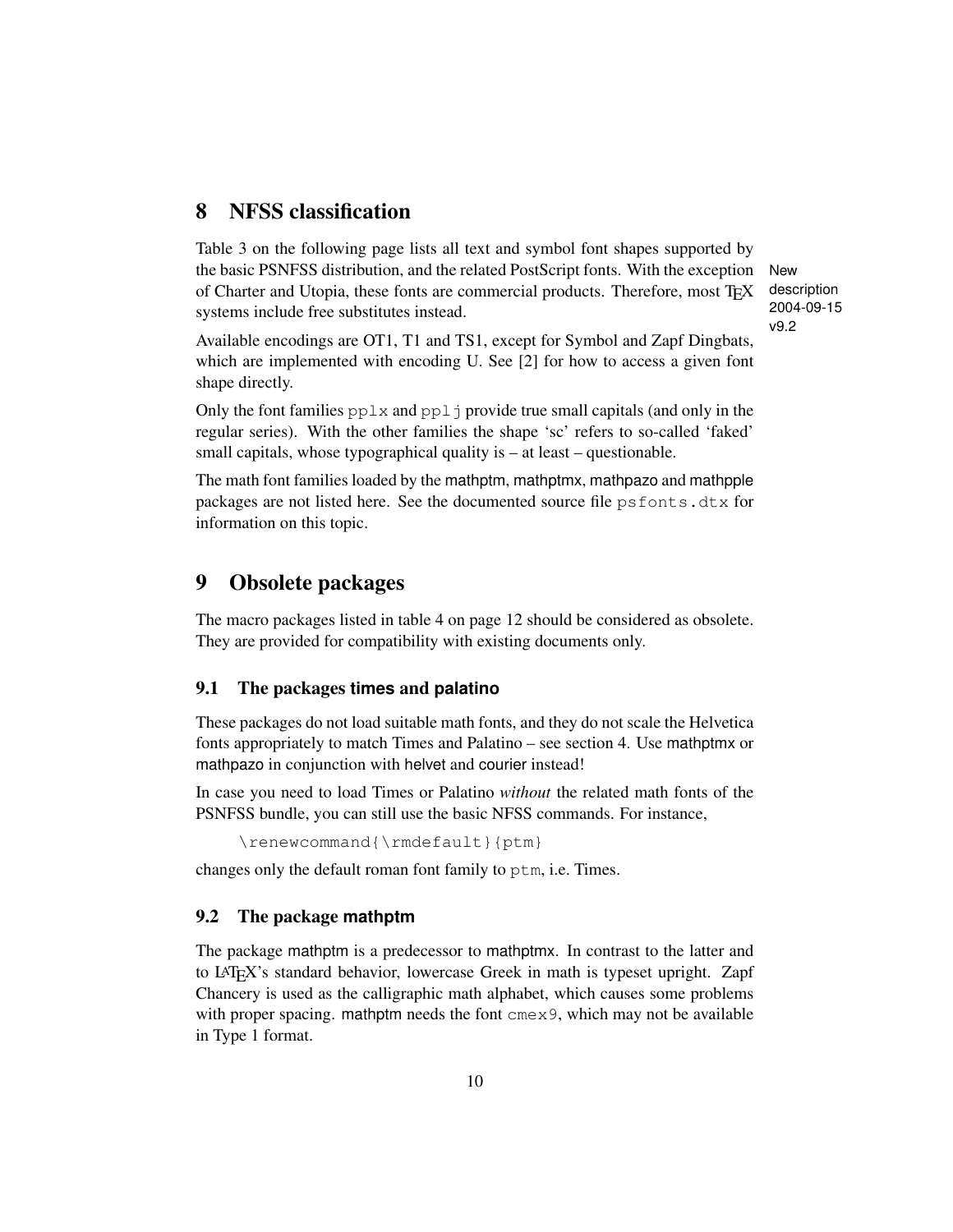| family                                                   | series<br>shape(s)<br><b>PostScript font names</b>                    |               |                                                       |  |  |  |  |  |  |
|----------------------------------------------------------|-----------------------------------------------------------------------|---------------|-------------------------------------------------------|--|--|--|--|--|--|
|                                                          |                                                                       |               | <b>Avant Garde</b>                                    |  |  |  |  |  |  |
| pag                                                      | AvantGarde-Book, AvantGarde-BookOblique<br>n, sl, sc<br>m             |               |                                                       |  |  |  |  |  |  |
| pag                                                      | $\mathbf b$<br>AvantGarde-Demi, AvantGarde-DemiOblique<br>n, sl, sc   |               |                                                       |  |  |  |  |  |  |
|                                                          | <b>Bookman</b>                                                        |               |                                                       |  |  |  |  |  |  |
| pbk                                                      | Bookman-Light, Bookman-LightItalic<br>n, sl, it, sc<br>1              |               |                                                       |  |  |  |  |  |  |
| pbk                                                      | db                                                                    | n, sl, it, sc | Bookman-Demi, Bookman-DemiItalic                      |  |  |  |  |  |  |
|                                                          |                                                                       |               | Charter                                               |  |  |  |  |  |  |
| bch                                                      | m                                                                     | n, sl, it, sc | CharterBT-Roman, CharterBT-Italic                     |  |  |  |  |  |  |
| bch                                                      | b                                                                     | n, sl, it, sc | CharterBT-Bold, CharterBT-BoldItalic                  |  |  |  |  |  |  |
|                                                          |                                                                       |               | Courier                                               |  |  |  |  |  |  |
| pcr                                                      | m                                                                     | n, sl, sc     | Courier, CourierOblique                               |  |  |  |  |  |  |
| pcr                                                      | b                                                                     | n, sl, sc     | Courier-Bold, Courier-BoldOblique                     |  |  |  |  |  |  |
|                                                          |                                                                       |               | Helvetica                                             |  |  |  |  |  |  |
| phy                                                      | m                                                                     | n, sl, sc     | Helvetica, Helvetica-Oblique                          |  |  |  |  |  |  |
| phy                                                      | b                                                                     | n, sl, sc     | Helvetica-Bold, Helvetica-BoldOblique                 |  |  |  |  |  |  |
| phy                                                      | mc                                                                    | n, sl, sc     | Helvetica-Narrow, Helvetica-Narrow-Oblique            |  |  |  |  |  |  |
| phy                                                      | bc                                                                    | n, sl, sc     | Helvetica-Narrow-Bold,                                |  |  |  |  |  |  |
|                                                          |                                                                       |               | Helvetica-Narrow-BoldOblique                          |  |  |  |  |  |  |
|                                                          |                                                                       |               | New Century Schoolbook                                |  |  |  |  |  |  |
| pnc                                                      | NewCenturySchlbk-Roman, NewCenturySchlbk-Italic<br>n, sl, it, sc<br>m |               |                                                       |  |  |  |  |  |  |
| pnc                                                      | NewCenturySchlbk-Bold,<br>b<br>n, sl, it, sc                          |               |                                                       |  |  |  |  |  |  |
|                                                          | NewCenturySchlbk-BoldItalic                                           |               |                                                       |  |  |  |  |  |  |
| Palatino                                                 |                                                                       |               |                                                       |  |  |  |  |  |  |
| ppl                                                      | Palatino-Roman, Palatino-Italic<br>n, sl, it, sc<br>m                 |               |                                                       |  |  |  |  |  |  |
| ppl                                                      | Palatino-Bold, Palatino-BoldItalic<br>b<br>n, sl, it, sc              |               |                                                       |  |  |  |  |  |  |
| pplx                                                     | Palatino-Roman, Palatino-Italic, Palatino-SC<br>n, it, sc<br>m        |               |                                                       |  |  |  |  |  |  |
| Palatino-Bold, Palatino-BoldItalic<br>b<br>n, it<br>pplx |                                                                       |               |                                                       |  |  |  |  |  |  |
| pplj                                                     | m                                                                     | n, it, sc     | Palatino-Roman, Palatino-SC, Palatino-Italic,         |  |  |  |  |  |  |
|                                                          |                                                                       |               | Palatino-ItalicOsF                                    |  |  |  |  |  |  |
| pplj                                                     | b                                                                     | n, it         | Palatino-Bold, Palatino-BoldOsF, Palatino-BoldItalic, |  |  |  |  |  |  |
|                                                          |                                                                       |               | Palatino-BoldItalicOsF                                |  |  |  |  |  |  |
|                                                          |                                                                       |               | <b>Times</b>                                          |  |  |  |  |  |  |
| ptm                                                      | m                                                                     | n, sl, it, sc | Times-Roman, Times-Italic                             |  |  |  |  |  |  |
| ptm                                                      | b                                                                     | n, sl, it, sc | Times-Bold, Times-BoldItalic                          |  |  |  |  |  |  |
|                                                          |                                                                       |               | <b>Zapf Chancery</b>                                  |  |  |  |  |  |  |
| ZapfChancery-MediumItalic<br>it<br>mb<br>pzc             |                                                                       |               |                                                       |  |  |  |  |  |  |
| Utopia                                                   |                                                                       |               |                                                       |  |  |  |  |  |  |
| put                                                      | Utopia-Regular, Utopia-Italic<br>n, sl, it, sc<br>m                   |               |                                                       |  |  |  |  |  |  |
| put                                                      | b                                                                     | n, sl, it, sc | Utopia-Bold, Utopia-BoldItalic                        |  |  |  |  |  |  |
|                                                          | Symbol                                                                |               |                                                       |  |  |  |  |  |  |
| psy                                                      | Symbol<br>${\rm m}$<br>n<br>11                                        |               |                                                       |  |  |  |  |  |  |
|                                                          | <b>Zapf Dingbats</b>                                                  |               |                                                       |  |  |  |  |  |  |
| pzd                                                      | m                                                                     | n             | ZapfDingbats                                          |  |  |  |  |  |  |

<span id="page-10-0"></span>Table 3: Font shapes supported by the basic PSNFSS distribution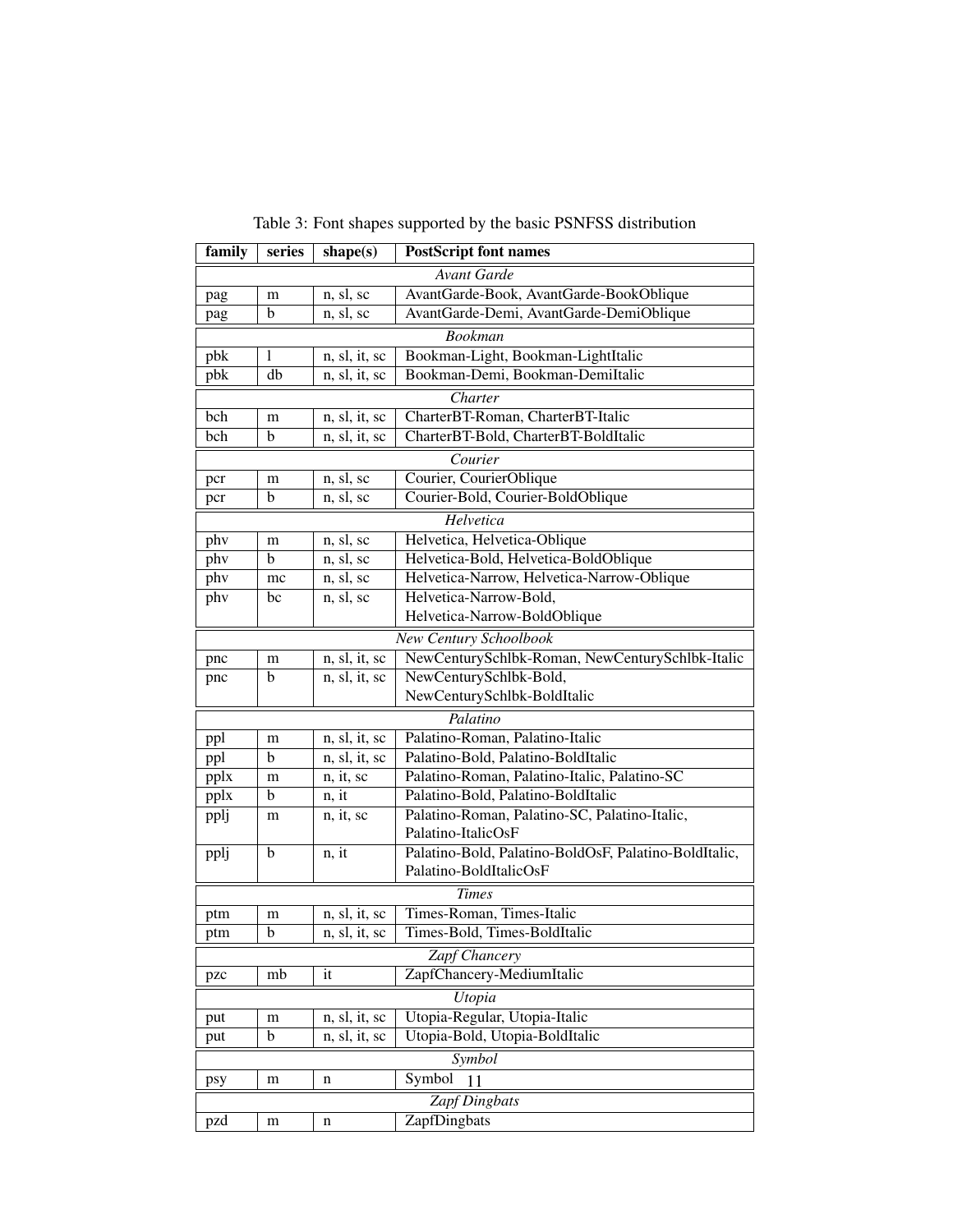<span id="page-11-2"></span>Table 4: Obsolete packages in the PSNFSS collection

| package  | roman    | sans serif | typewriter | math               |
|----------|----------|------------|------------|--------------------|
| times    | Times    | Helvetica  | Courier    |                    |
| palatino | Palatino | Helvetica  | Courier    |                    |
| mathptm  | Times    |            |            | $\approx$ Times    |
| mathpple | Palatino |            |            | $\approx$ Palatino |
| utopia   | Utopia   |            |            |                    |

#### <span id="page-11-0"></span>9.3 The package **mathpple**

mathpple is a predecessor to mathpazo, using also a set of virtual math fonts to go with Palatino. The Greek alphabet is, however, taken from the Euler fonts (which get slanted), rather than from the Pazo fonts. The package mathpple does not support the Palatino SC/OsF fonts, and there is no 'blackboard bold' math alphabet. Further flaws are:

- The spacing within numbers and function names in formulas is somewhat too loose.
- The \coprod symbol is missing.
- There are no bold variants of \partial and \infty.
- $\bullet$  \; imath is taken from the CM math italic font, which does not blend well with Palatino.
- DVI viewers may exhibit problems as to rendering of the artificially slanted Greek letters.

The newer mathpazo package can be considered as superior; yet you may still use mathpple, if you prefer the shape of its Greek letters.

#### <span id="page-11-1"></span>9.4 The package **utopia**

Use of the utopia package is no longer recommended, because the newer package fourier provides a basically improved interface to the Utopia typeface and loads suitable math fonts, too. Notice that this package does *not* belong to the PSNFSS collection!

Furthermore, the LATEX3 team does no longer regard the Utopia fonts as a *required* component of LAT<sub>EX</sub>, because their license does not comply with the strict guidelines of the FSF.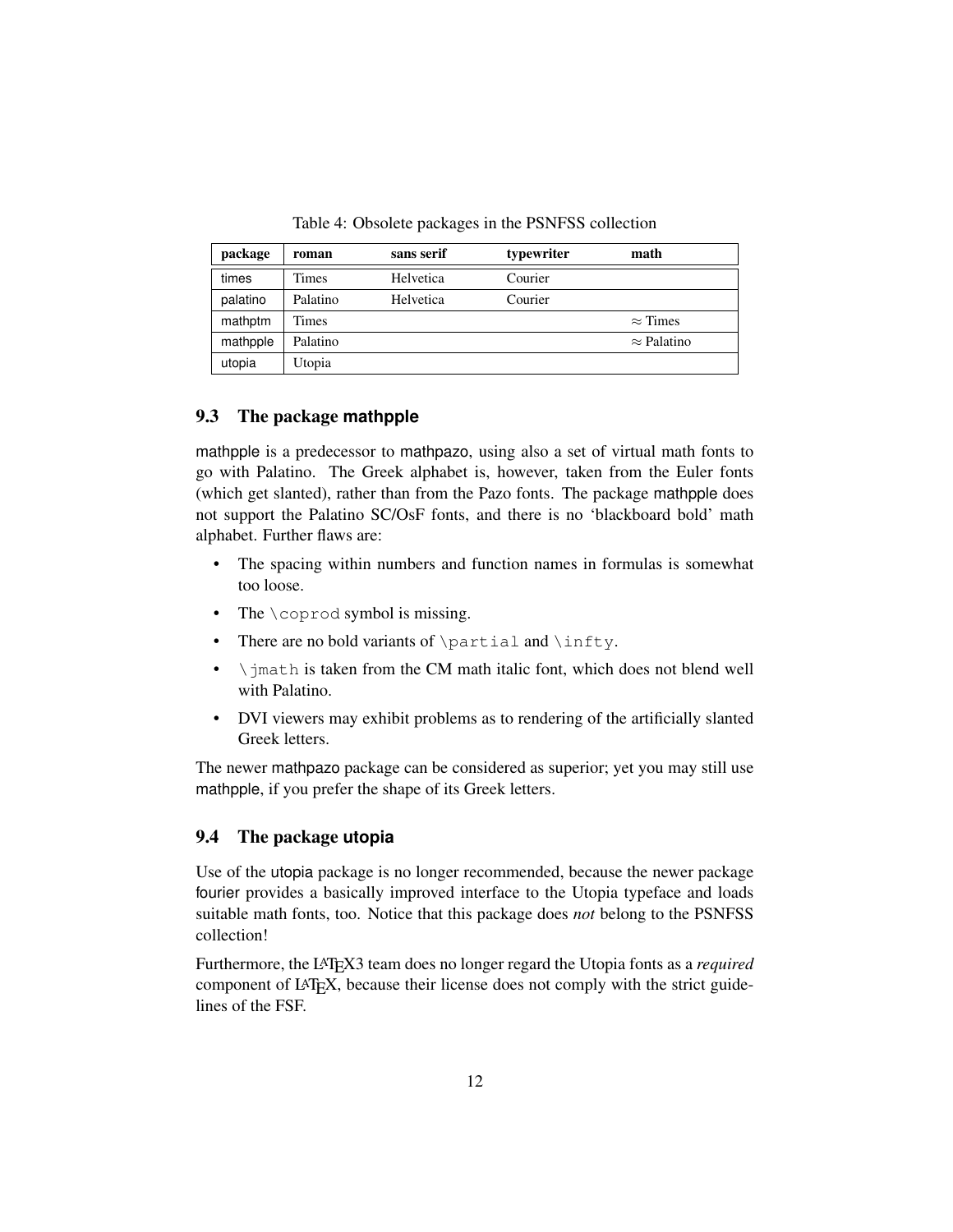# <span id="page-12-0"></span>10 Typeface samples

The following samples show the regular font of each typeface family supported by PSNFSS. The particular font size and baselineskip is indicated below the font name. Notice that Helvetica is scaled to 92 % of the nominal size.

- Times 10/12pt The sun was just rising as Dr. Robert entered his wife's room. An orange glow, and against it the jagged silhouette of the mountains. Then suddenly a dazzling sickle of incandescence between two peaks. The sickle became a half circle and the first long shadows, the first shafts of golden light crossed the garden outside the window. And when one looked up again at the mountains there was the whole unbearable glory of the risen sun.
- Palatino 10/12.4pt The sun was just rising as Dr. Robert entered his wife's room. An orange glow, and against it the jagged silhouette of the mountains. Then suddenly a dazzling sickle of incandescence between two peaks. The sickle became a half circle and the first long shadows, the first shafts of golden light crossed the garden outside the window. And when one looked up again at the mountains there was the whole unbearable glory of the risen sun.
- Bookman 9.6/11.5pt The sun was just rising as Dr. Robert entered his wife's room. An orange glow, and against it the jagged silhouette of the mountains. Then suddenly a dazzling sickle of incandescence between two peaks. The sickle became a half circle and the first long shadows, the first shafts of golden light crossed the garden outside the window. And when one looked up again at the mountains there was the whole unbearable glory of the risen sun.
- **Charter** 10/12.4pt The sun was just rising as Dr. Robert entered his wife's room. An orange glow, and against it the jagged silhouette of the mountains. Then suddenly a dazzling sickle of incandescence between two peaks. The sickle became a half circle and the first long shadows, the first shafts of golden light crossed the garden outside the window. And when one looked up again at the mountains there was the whole unbearable glory of the risen sun.
- New **Century** Schoolbook 9.6/12pt The sun was just rising as Dr. Robert entered his wife's room. An orange glow, and against it the jagged silhouette of the mountains. Then suddenly a dazzling sickle of incandescence between two peaks. The sickle became a half circle and the first long shadows, the first shafts of golden light crossed the garden outside the window. And when one looked up again at the mountains there was the whole unbearable glory of the risen sun.